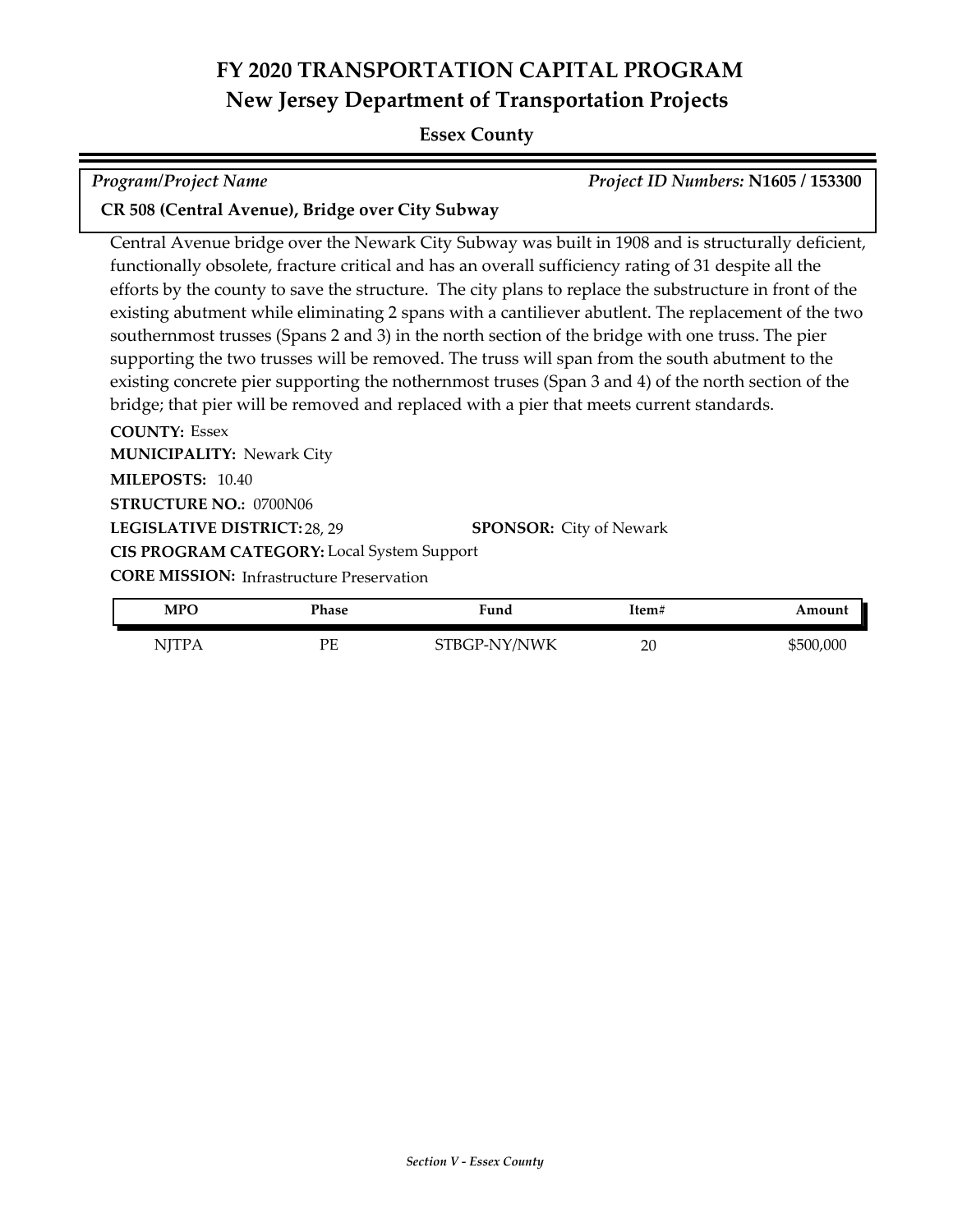## **Essex County**

*Program/Project Name Project ID Numbers:* **N1808 / 183560**

## **Newark Broad Street Traffic Signal Optimization**

This project will upgrade traffic signals at intersections along Broad Street Newark from standard fixed time traffic signals to adaptive traffic signal technology with wireless connectivity capabilities. When completed, the adaptive traffic signals will use real-time traffic information to process traffic (deciding when and how long signals should be red or green). Also, during periods of high congestion, the adaptive signals will allow the system to distribute green time in a way that is more equitable resulting in significant reduction in congestion and emissions which will help the environment. The project will include a total of 30 intersections and will be implemented through systematic intersection upgrades throughout the corridor to have as minimal impact as possible to traffic flow. This project is funded with DEMO Repurposing funds from DEMO #NJ169 (Riverbank Park Bike Trail, Kearny) in the amount of \$1,678,233.00.

**COUNTY:** Essex **LEGISLATIVE DISTRICT:** 28, 29 **MILEPOSTS:** 0.19-2.38 **STRUCTURE NO.:** N/A **MUNICIPALITY: Newark City CORE MISSION:** Mobility and Congestion Relief **SPONSOR:** City of Newark **CIS PROGRAM CATEGORY:** Local System Support

| <b>MPO</b>                          | Phase | <b>Fund</b> | Item# | Amount      |
|-------------------------------------|-------|-------------|-------|-------------|
| NITP <sub>t</sub><br>$\overline{1}$ | NО    | DEMO-R      | 59    | \$1,678,000 |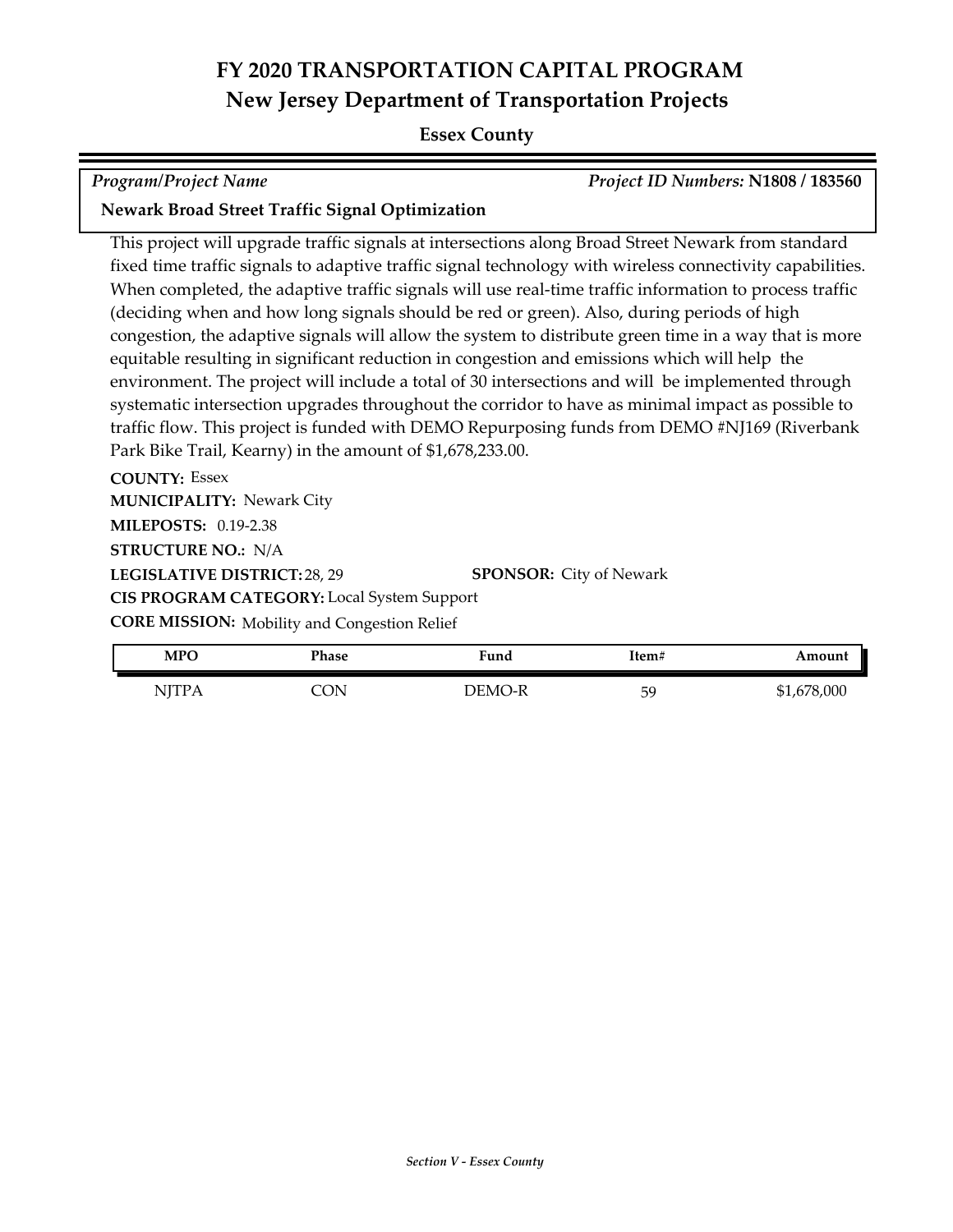## **Essex County**

| Program/Project Name          | <b>Project ID Numbers: 11407 / 114070</b> |
|-------------------------------|-------------------------------------------|
| PANY&NJ-NJDOT Project Program |                                           |

Under this program, also known as the Lincoln Tunnel Access Program (LTAP), the Port Authority of NY & NJ provided funding support, in the amount of \$1.8 billion, for improvements to three NJDOT facilities: Route 7, Hackensack River (Wittpenn) Bridge; Route 1&9T Extension (New Road); and Route 1&9 Pulaski Skyway including Route 139 (Hoboken and Conrail Viaducts) eastern approach to the Skyway. The State of NJ is also providing funding, from the TTF, to complete work on the projects.

The Route 7 Wittpenn Bridge is being replaced with a new vertical lift bridge. The total project cost is estimated at \$575 to \$625 million. The project is located in Kearny and Jersey City, Hudson County.

The Route 1&9T Extension (New Road) project will provide a new roadway parallel to Route 1&9 along the railroad right-of-way in Jersey City. It will provide intermodal connections to the rail yards and divert trucks off of Tonnelle Circle and Route 1&9, helping to ease congestion and facilitate goods movement throughout the region. The total project cost is estimated at \$400 to \$450 million. The project is located in Jersey City, Hudson County.

The Route 1&9 Pulaski Skyway project is rehabilitating the 3.5 mile-long structure that carries Route 1&9 over the Hackensack and Passaic Rivers, the New Jersey Turnpike, several railroads and industrial facilities. Also included in the Pulaski Skyway project is the Route 139 eastern approach to the Skyway. The Route 139 portion rehabilitated the Hoboken Viaduct, as well as replaced the deck and rehabilitated the superstructure of the Conrail Viaduct. The total Pulaski Skyway project cost is estimated at \$1.9 to \$2.1 billion. The project is located in Jersey City, Kearny, and Newark in Hudson and Essex Counties.

**COUNTY:** Hudson, Essex LEGISLATIVE DISTRICT: 31, 33, 32, 29 **MILEPOSTS:** N/A **STRUCTURE NO.:** 0909150 **MUNICIPALITY: Jersey City, Newark City, Kearny Town CORE MISSION:** Infrastructure Preservation **SPONSOR:** NJDOT **CIS PROGRAM CATEGORY:** Bridge Assets

| <b>MPC</b>           | Phase      | <b>Fund</b>         | Item# | Amount       |
|----------------------|------------|---------------------|-------|--------------|
| NITP.<br><b>TTTT</b> | <b>ERC</b> | $\Lambda$ TT<br>חרי | 203   | \$98,000,000 |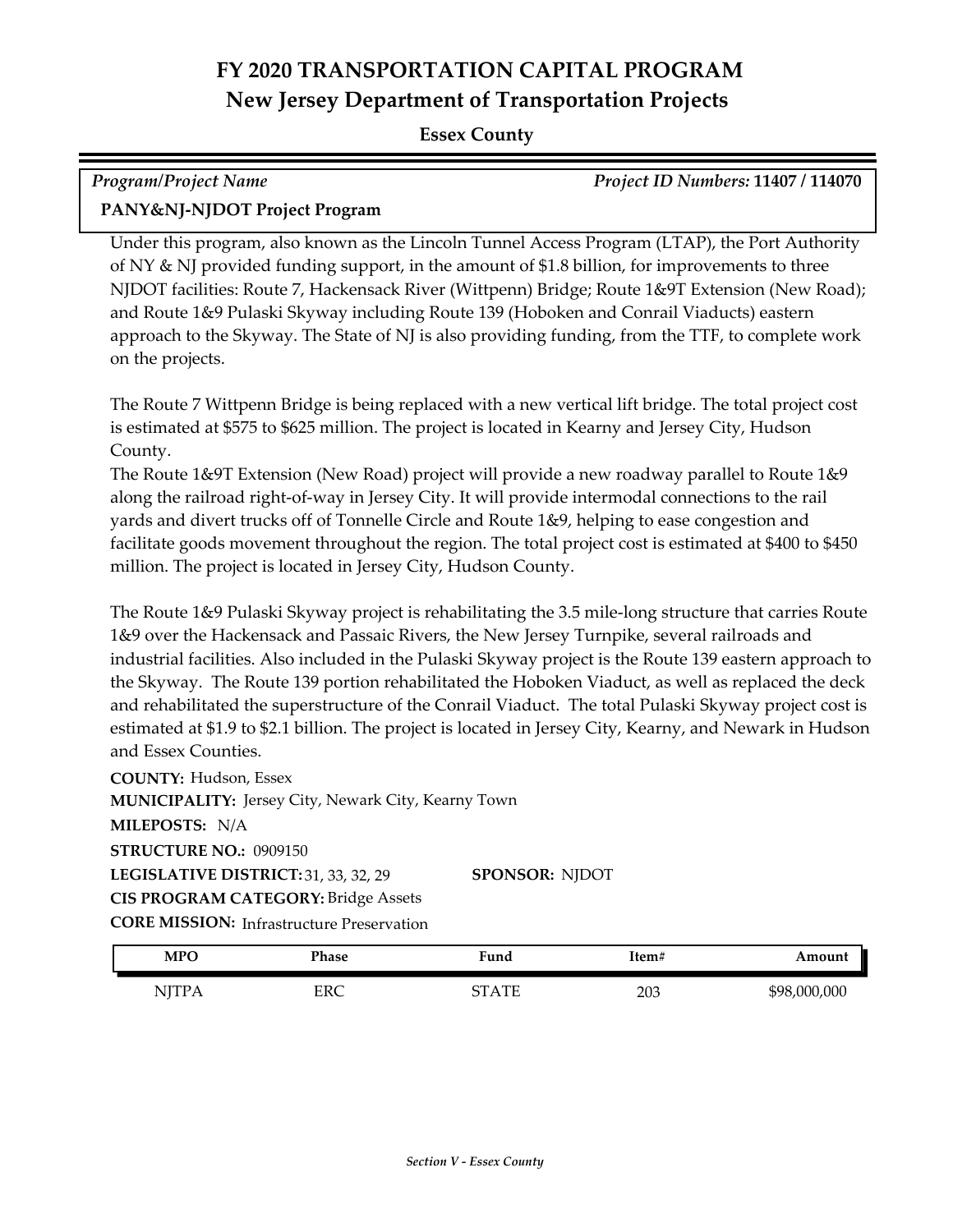## **Essex County**

| Program/Project Name                                                                                  |                                                                                               |                       |       | Project ID Numbers: 12408B / 158100 |  |  |
|-------------------------------------------------------------------------------------------------------|-----------------------------------------------------------------------------------------------|-----------------------|-------|-------------------------------------|--|--|
| Route 7, Mill Street (CR 672) to Park Avenue (CR 646)                                                 |                                                                                               |                       |       |                                     |  |  |
| This project will reconstruct the pavement within the project limits. Pedestrian safety improvements, |                                                                                               |                       |       |                                     |  |  |
|                                                                                                       | traffic signal upgrades, and compliance with ADA standards will also be included.             |                       |       |                                     |  |  |
|                                                                                                       | <b>COUNTY: Essex</b>                                                                          |                       |       |                                     |  |  |
|                                                                                                       | MUNICIPALITY: Belleville Twp, Nutley Twp                                                      |                       |       |                                     |  |  |
| <b>MILEPOSTS: 6.50-8.26</b><br><b>STRUCTURE NO.: N/A</b>                                              |                                                                                               |                       |       |                                     |  |  |
| LEGISLATIVE DISTRICT: 29, 28                                                                          |                                                                                               | <b>SPONSOR: NJDOT</b> |       |                                     |  |  |
|                                                                                                       | <b>CIS PROGRAM CATEGORY: Road Assets</b>                                                      |                       |       |                                     |  |  |
|                                                                                                       | <b>CORE MISSION: Infrastructure Preservation</b>                                              |                       |       |                                     |  |  |
| <b>MPO</b>                                                                                            | Phase                                                                                         | Fund                  | Item# | Amount                              |  |  |
|                                                                                                       |                                                                                               |                       |       |                                     |  |  |
| <b>NJTPA</b>                                                                                          | <b>ROW</b>                                                                                    | <b>HSIP</b>           | 106   | \$500,000                           |  |  |
|                                                                                                       |                                                                                               |                       |       |                                     |  |  |
| Program/Project Name                                                                                  |                                                                                               |                       |       | Project ID Numbers: 15377 / 153770  |  |  |
|                                                                                                       | Route 21, Lafayette Street to On Ramp at Interchange 7                                        |                       |       |                                     |  |  |
|                                                                                                       | Initiated from the Pavement Management System, this project will resurface within the project |                       |       |                                     |  |  |
| limits.                                                                                               |                                                                                               |                       |       |                                     |  |  |
| <b>COUNTY: Essex</b>                                                                                  |                                                                                               |                       |       |                                     |  |  |
|                                                                                                       | MUNICIPALITY: Newark City, Belleville Twp                                                     |                       |       |                                     |  |  |
| <b>MILEPOSTS: 2.1-4.02</b>                                                                            |                                                                                               |                       |       |                                     |  |  |
| <b>STRUCTURE NO.: N/A</b>                                                                             |                                                                                               |                       |       |                                     |  |  |
| LEGISLATIVE DISTRICT: 28, 29                                                                          |                                                                                               | SPONSOR: NJDOT        |       |                                     |  |  |
|                                                                                                       | <b>CIS PROGRAM CATEGORY: Road Assets</b>                                                      |                       |       |                                     |  |  |
|                                                                                                       | <b>CORE MISSION: Infrastructure Preservation</b>                                              |                       |       |                                     |  |  |
| <b>MPO</b>                                                                                            | Phase                                                                                         | Fund                  | Item# | Amount                              |  |  |